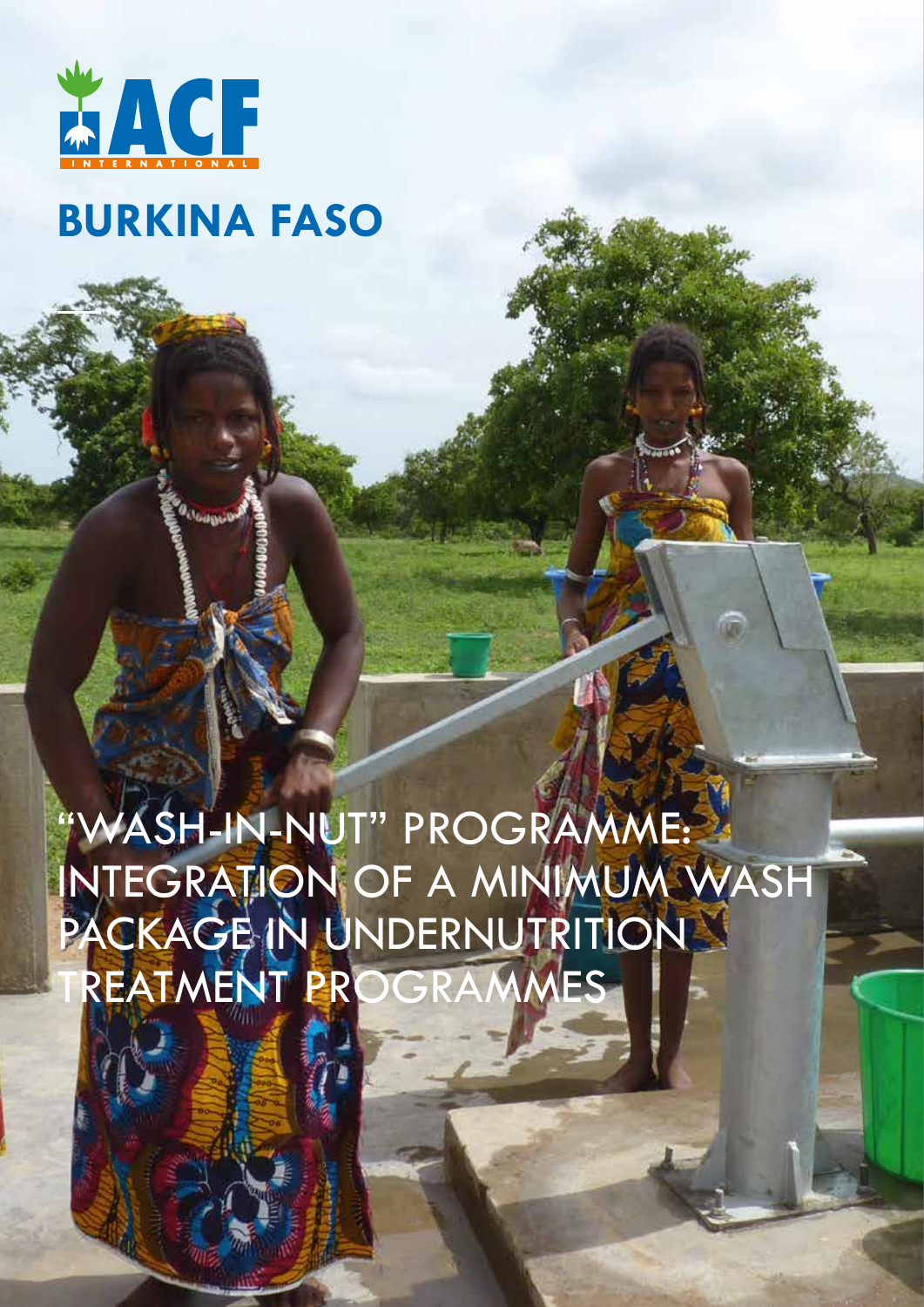In response to worrying levels of acute malnutrition, ACF-France has set up a programme aiming at improving prevention, detection and treatment of acute malnutrition for children under five years of age, and pregnant and lactating women, in the Tapoa province, East region of Burkina Faso. By supporting activities related to nutrition and food security, ACF's objective is to contribute to poverty reduction and the prevention of malnutrition in a sustainable way with local solutions. To increase the impact of these activities, the WaSH sector has decided to implement the "WaSH-in-Nut" strategy, which calls for the systematic integration of a minimum WaSH package in undernutrition treatment programmes.

© ACF - Niger. Photo de couverture : ACF - Burkina Faso

2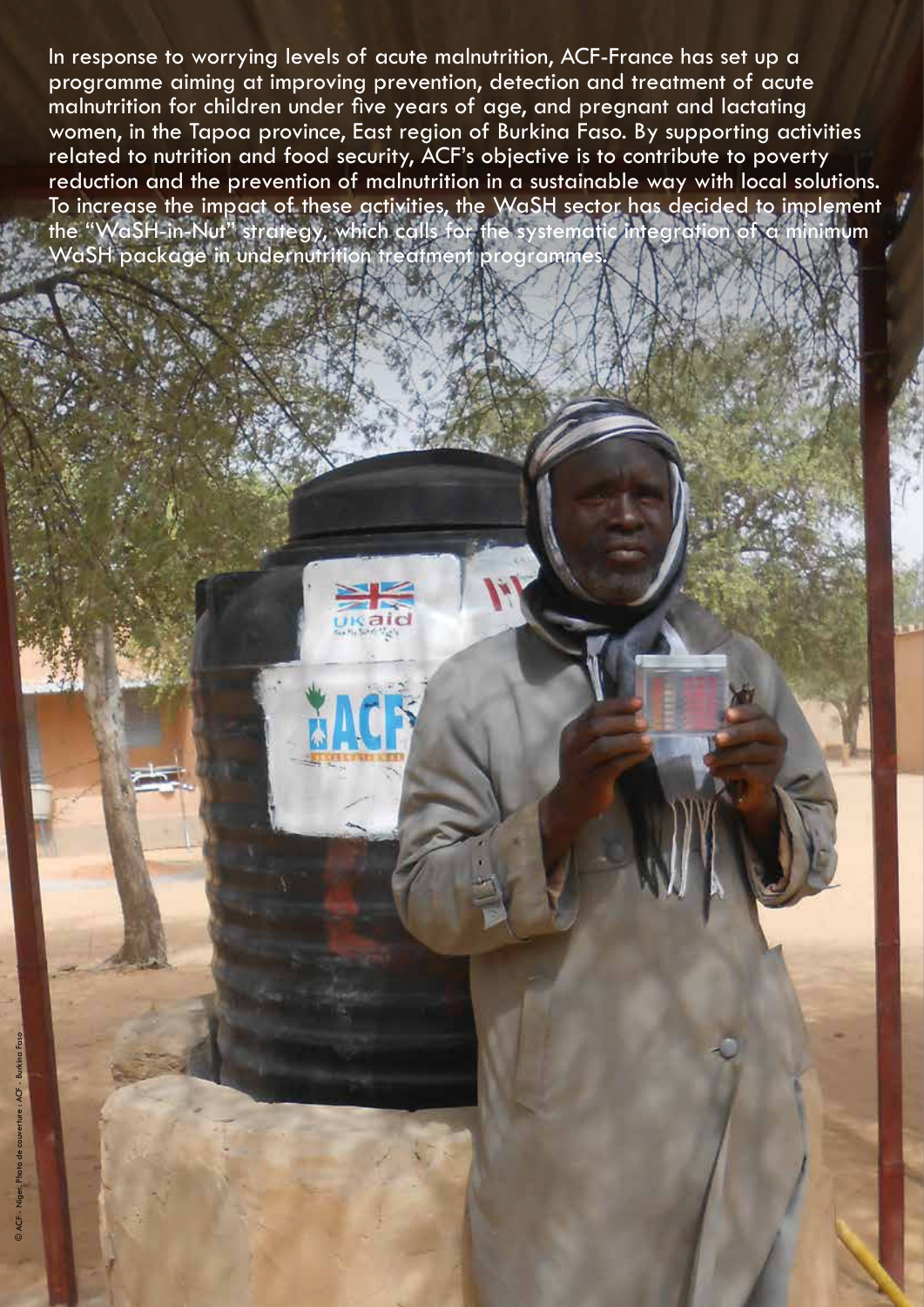# Diapaga

# **Humanitarian Context**

#### **Background**

The main risk factor for children under five years of age, undernutrition is responsible for the deaths of more than 40,000 children each year in Burkina Faso<sup>1</sup>: results of the national nutritional survey conducted in August 20102 showed a prevalence of global acute malnutrition (GAM) of 10.5% and severe acute malnutrition (SAM) of 1.4%, while underweight reached 31.4% and chronic malnutrition 28.9%. Waterborne diseases are very common and contribute to aggravating the nutritional situation of the population.

The population is massively dependent on rain fed agriculture, which is severely limited by the unpredictable nature of the Sahel rainfall patterns, by a limited access to agricultural inputs and by the progressive impoverishment of soil. A significant part of the rural population lives in poverty and is in a state of chronic food insecurity. Despite efforts made through national policies, access to drinkable water, sanitation, education and health remains limited.

The national nutrition survey<sup>3</sup> showed that the rate of prevalence in the East region remained above the alert threshold, with GAM<sup>4</sup> at  $12.6\%$  and SAM<sup>5</sup> at 1.7%.

The Tapoa province is situated in the East region, bordering Niger and Benin. The population, an estimated 430,169 inhabitants in 2013<sup>6</sup>, is spread among eight largely rural communes: Botou, Diapaga, Kantchari, Namounou, Partiaga, Tambaga, Tansarga, and Logobou. The capital of the province is Diapaga.

The province is covered by the Diapaga health district. This district is divided into 26 health areas, each containing health centre, locally called CSPS<sup>7</sup>. The Diapaga health district

- 1 WHO Countdown to 2015, 2012 Report. Burkina Faso 2 SMART survey conducted by the Directorate for Nutri-
- tion of the Ministry of Health
- 3 SMART survey of October 2012
- 4 GAM (global acute malnutrition)
- 5 SAM (severe acute malnutrition) 6 According to the projections of the INSD (National
- Institute for Statistics and Demographics) 7 CSPS: Centre de Santé et de Promotion Sociale (Health
- and Social Promotion Centre)

initially contained 27 CSPS and a CMA<sup>8</sup> in 2009, and these figures have increased steadily over time (31 CSPS and a CMA in 2013).

#### **Initial Assessment**

In 2008, ACF undertook a food security evaluation followed by an analysis of the causes of malnutrition (NCA<sup>9</sup>). These two surveys, undertaken at household level, highlighted the importance of a secure access to water and sanitation, as well as adapted hygiene practices, to reduce the incidence of diarrhoeal diseases which are a major cause of malnutrition in children under five years of age in this province.

Indeed, access to water in the East region is among the lowest in the country: only 47.3% of people have access to drinkable water, compared with a national average of 58.5%10. In Tapoa province, the situation is worrying, as the access rate is even declining: it went from 42.31% in 2010 to 39.81% in 2011. Access to sanitation in this region is very poorly developed: 0.4% against 3.1% nationally. These shortfalls have a serious impact on the health situation of the population.

Further, the health district of Diapaga has been selected for three reasons: the severity of the acute malnutrition problem in the health district; the strong political will of the central health authorities to establish collaboration with the health authorities of the Diapaga health district; and the willingness of ACF to ensure the continuity of the programme through the various activities it undertakes.

#### **Linkages between water, sanitation, hygiene and undernutrition: current issues.**

Numerous questions remain on the exact nature of the interactions that exist among these public health issues. Some links have been established for a long time among these fields, but that does not make it easy to conclude that interventions in water, sanitation and hygiene (WaSH) will reduce prevalence of or improve treatment of undernutrition.

Particularly in children, an infectious disease will cause a series of psychological and physiological phenomena, which make them more vulnerable to wasting, stunting and reduced cognitive development.

Some studies\* have shown the positive impact of a WaSH intervention on stunting in children (chronic malnutrition). However, there is no scientific evidence yet of this impact on acute malnutrition. Providing such evidence is a strategic priority for ACF.

A WaSH intervention effectively reduces risks of diarrhoea and tropical enteropathy\*\*, but how long should it last to prevent or correct a deficit of height and weight? Should it be undertaken preventively for undernutrition? Or curatively, to reduce duration and improve effectiveness of treatment?

*\* cf: The Cochrane Collaboration, Interventions to improve water quality and supply, sanitation and hygiene practices, and their effects on the nutritional status of children (Review), The Cochrane Library, 2013, Issue 8*

*\*\* Deterioration of the intestinal wall owing to frequent ingestion of faecal bacteria, which causes a reduction in the assimilation of nutrients, without apparent symptoms.*

- 8 CMA: Centre Médical avec Antenne chirurgicale (Medi-
- cal Centre with Surgical Unit)
- 9 NCA: Nutrition Causal Analysis
- <sup>10</sup> PN-AEPA joint review, March 2012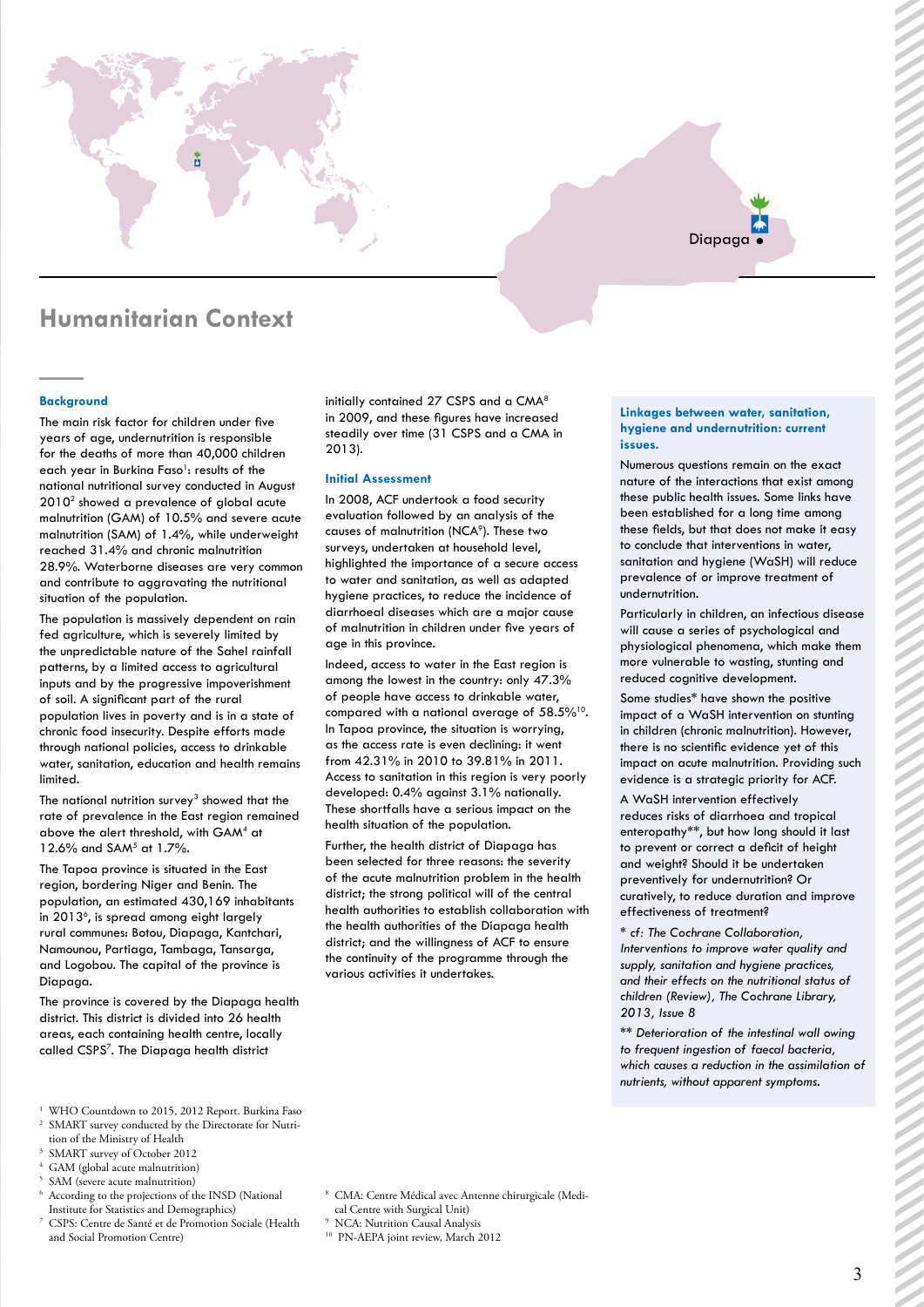

Since July 2008, ACF has been implementing a malnutrition prevention and treatment programme in Tapoa province, which **aims to improve the prevention, detection and treatment of acute malnutrition for children under five years of age, and pregnant and lactating women**, through:

- Support to the Regional Health Directorate of the East region and the nutrition and food security surveillance system at regional level;
- Support to the Diapaga health district for the detection, early referral and quality treatment of acute undernutrition;
- Distribution of complementary foods to prevent undernutrition.

To support the undernutrition treatment and prevention activities, the "WaSH-in-Nut" strategy has been implemented.

The goal of this strategy is to strengthen the link between the WaSH and Nutrition sectors, and more specifically between infections that may be nosocomial (contracted within the health centre) or contracted at home and the nutritional condition of children. The implementation of these activities has therefore been the subject of an integration between two sectors of ACF (WaSH and Nutrition) and a collaboration with head nurses (ICPs),

The "WaSH-in-Nut" strategy is a tool which targets, in a specific and integrated way, mother-malnourished children couples, from health infrastructure to communities. It was developed by UNICEF in 2012 in partnership with humanitarian actors including ACF.

This strategy recommends three main groups of activities:

- 1. Improving WaSH conditions in nutrition centres and reducing the risks of nosocomial infection among children who receive treatment;
- 2. Providing a hygiene kit and giving advice to families in order to improve treatment and reduce risks of relapse;
- 3. Improving the WaSH environment in communities at risk of undernutrition to prevent new cases.

© Raphaël de Bengy - Burkina Faso

the existing WaSH management committees (CoGes)11, mayor's offices, local service providers and the community.

Two main levels of intervention have been determined:

- **• Activities undertaken within health centres:**
- Provision of water treatment kits (for 30 health centres and CREN<sup>12</sup>) and training on their use:
- Construction and restoration of water wells, latrines, laundry areas and showers;
- Training of 30 water point committees;
- Organisation of a consultation framework for the management of water points in health centres;
- Holding of a "clean CSPS" and "clean CM/ CMA" competition.

**• Activities undertaken at community and family level:** WaSH activities at this level consist in distributing hygiene kits (home water treatment and hand washing kits) to families of malnourished children and promoting hygiene practices for families with malnourished children. Thus, the beneficiaries of the "WaSHin-Nut" activities are the ones targeted by nutrition activities, which makes it possible to ensure joint health, nutrition and hygiene promotion at community level, while improving the overall impact of the programme.

The main activities of this "WaSH-in-Nut" programme are based on the active participation of the beneficiaries as health agents.

- <sup>11</sup> CoGes: Comités de Gestion (WaSH management committees): The management committees exist within health centres, in order to provide infrastructure main tenance or hygiene support tasks.
- <sup>12</sup> CREN: Centre de Récupération et d'Education Nutritionnelle (Nutritional Recovery and Education Centre)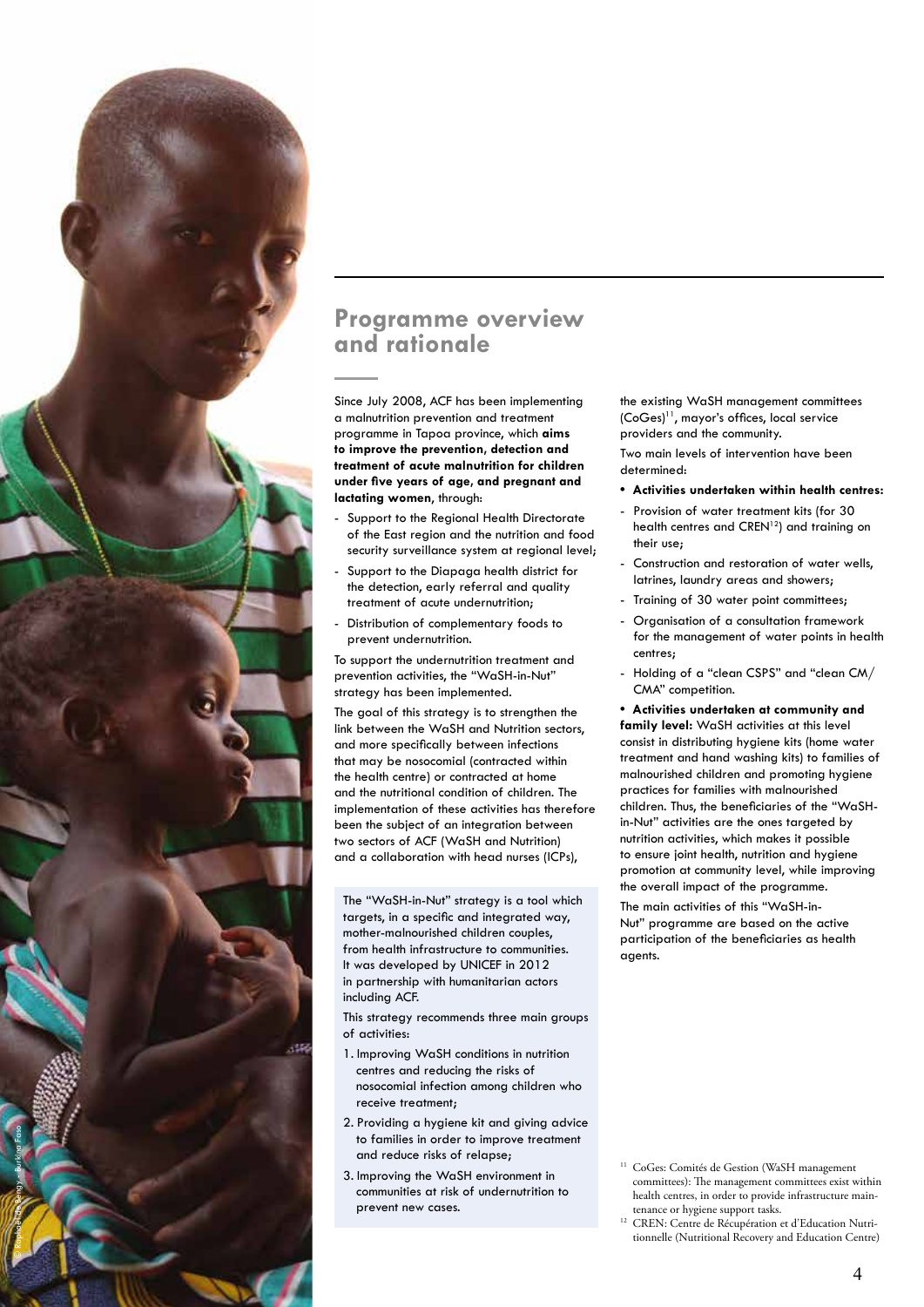

# **Implementation**

#### **Targeting and involvement of beneficiaries in the design of the action**

Nutrition activities were implemented by ACF in 30 health centers within the health district of Diapaga. 4 of these health centers have been identified to receive «WaSH in Nut» activities at family level.

Households targeted by the «WaSH in Nut» program were by large the beneficiaries of the health centers. Indeed, the specificity of «WaSH in Nut» program is to enhance the impact of nutritional activities through complementary WaSH activities, targeting the same beneficiaries (11,430 individuals in this project), in order to reduce undernutrition treatment duration and risks relapse due to infections. Particular attention is given to the unit «mother/care provider-malnourished child.»

Vulnerable households benefiting from cash transfer activities implemented by FSL<sup>13</sup> department also received hand washing and home water treatment kits.

For this program as for the previous ones, health authorities have been involved in the design of the action and in its implementation. Consultation workshops with all partners were organized in Diapaga. Activities and planning were discussed and decided upon in close collaboration with the district health authorities, ACF only providing technical and financial support.

Affected populations have been involved in the design of the action through vulnerability surveys and focus groups discussions implemented in target areas during assessment stage. Vulnerability criteria from HEA<sup>14</sup> studies are the result of population inputs.

#### **Construction/rehabilitation of water supply facilities**

Execution of the works has been programmed according to the priorities of each health center and based on the budget available. Within the water supply component, 10 new wells were drilled in both existing CSPS not previously equipped and new CSPS which had just opened. 4 boreholes in need of repair were rehabilitated, and 4 others that did not have superstructures were completed.

#### **Hand washing facilities**

Emphasis was placed on achieving hand washing facilities<sup>15</sup> in every health facility in the Diapaga district. These installations have been prioritized in order to ensure proper hand washing for patients and accompanying relatives. These structures are very effective in preventing diarrheal diseases, while maintenance is relatively simple. Health workers have been empowered to transmit the same information to people attending health centers.

#### **Latrines, showers and laundry areas**

A total of 16 latrines were built in clinics and maternity hospitals, and additional 6 latrines close to the health gardens managed by women's groups: 25 showers and 2 laundry areas were also created in maternity hospitals.

#### **Establishment and training of management committees**

The results of the initial diagnosis revealed dysfunctions in the use and management of WaSH facilities in health centers. Therefore, capacity building activities were initiated towards members of WaSH infrastructures management groups, in order to enable their members to initiate enhance infrastructure management. ACF relied on members of existing CoGes, and involved health workers and some volunteers, for a total of 10 members. Particular attention was given to the participation of women in management bodies. Involvement of nurses and midwives was encouraged, but women's representation remained relatively low.

Two days training sessions were organized in each health facility and revolved around the promotion of hygiene and sanitation in the CSPS: 165 workers from these structures have benefited from capacity strengthening, including 66 health workers, amongst which 16 were specifically trained on drinking water treatment kits.

### **Organization of "Healthy Environment Days"**

To support CoGes in achieving their action plans, "Healthy Environment Days" were organized in each CSPS. Their preparation lied under the responsibility of each CoGes: information to population, selection of the date, etc.). ACF supported the CoGes through sensitizing and motivating participants through distribution of hand washing kits.

These days were also a part of global awareness strategy for the population in general, and for mothers of malnourished children in particular.

Main activity of the day was the general cleaning of all the compound, rooms, and water and sanitation facilities. This allowed users to understand the importance of maintenance of the infrastructures but also the consequences of poor hygiene practices on health. During awareness sessions, emphasize was put on good practices that can significantly reduce diarrheal diseases.

<sup>&</sup>lt;sup>13</sup> Food Security and Livelihoods

<sup>&</sup>lt;sup>14</sup> Household Economy Approach : standardized method to assess households economy

<sup>&</sup>lt;sup>15</sup> Covered water tanks equipped with a tap, placed on a concrete support, with a piece of soap attached to ensure thorough hand washing.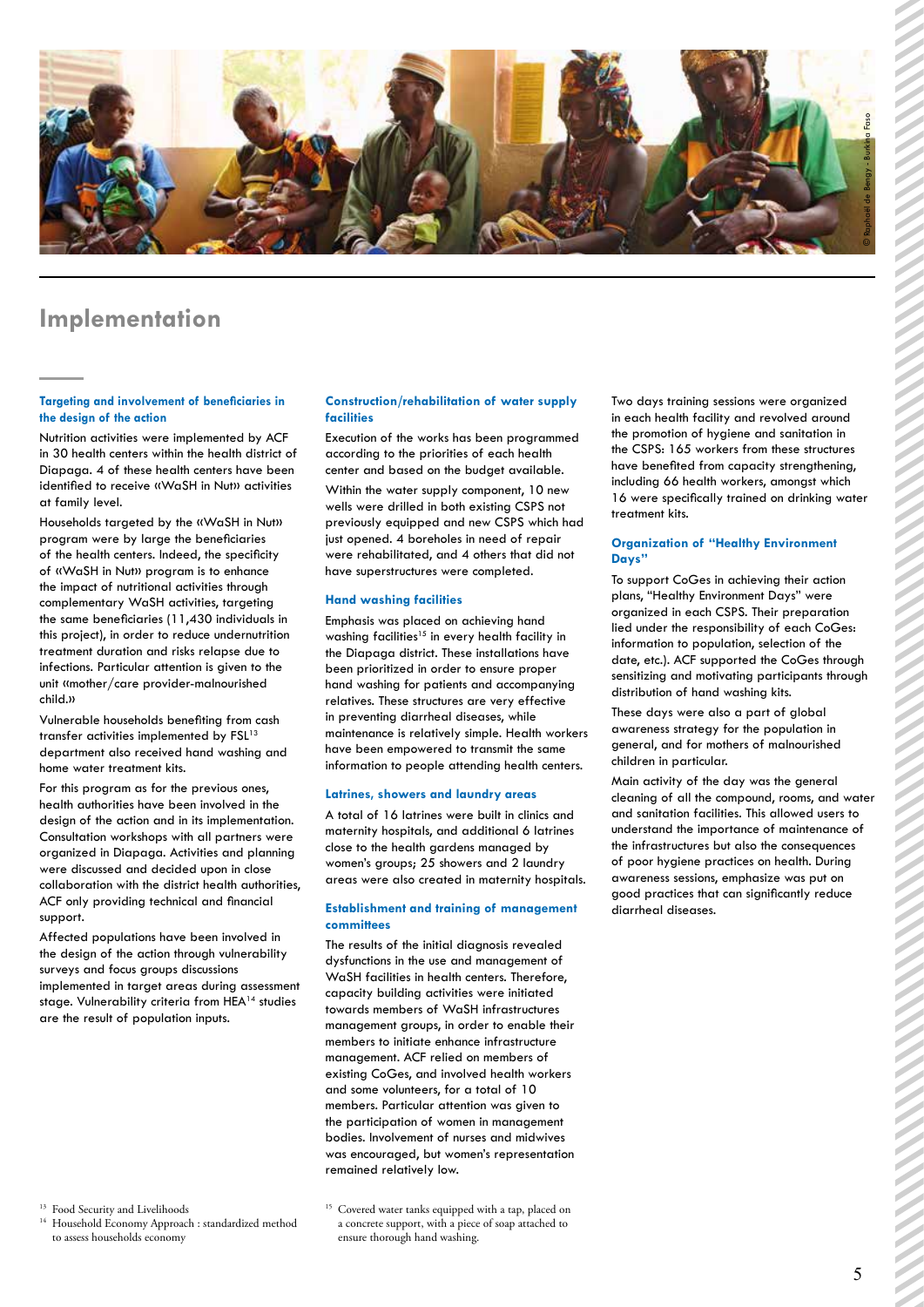# **Programme impacts**

#### **WASH kits distribution**

Kits distributions were organized in health centers (CSPS kit) and at household level (home water treatment kit and hand washing kit).

In each CSPS, 4 types of kits were distributed: hygiene kit, medical waste management kit, water treatment kit and picture kit to support hygiene promotion. These kits aimed at maintaining cleanliness and water quality in health centers. They included soaps, bleach, trash cans, gloves, boots, kettles, water containers…

Prior to the distributions, awareness sessions on drinking water quality and fecal contamination risk have been organized. Demonstration sessions on hand washing and water chlorination with bleach technique were also conducted.

During the same period, families of 171 malnourished children referred to health centers for treatment also received hand washing and water treatment kits, along with information on their importance and good use.

#### **Organization of « Clean CSPS » contests**

- To encourage and motivate Health Centers staff to sustainably develop good hygiene practices, a competition for the «cleanest CSPS» was initiated. The evaluation committee consisted of the ACF team and the Executive District Team (ECD – Equipe Cadre du District). The evaluation criteria were:
- Dynamism of the CSPS team and of existing management committees,
- Management and maintenance of the water point,
- Cleanliness of the yard and treatment rooms,
- Management of hand washing facilities
- The announcement of the contest results happened during annual review workshop. The rank and rating of each CSPS were shared, in order to motivate them to achieve the best possible position.

#### **Monitoring and evaluation of the programme**

In 2011, a diagnosis undertaken in Diapaga Health District in order to identify the needs in water, sanitation and hygiene of CSPS and CREN, served as a baseline for the intervention. It provided information on the status of existing water and sanitation installations, their management, and to assess the needs to be covered in order to achieve the national standards with regard to equipment of health centers with WaSH infrastructure.

In addition, CAP surveys were conducted in 2010, 2011 and 2012 to identify and monitor hygiene behaviors and practices of malnourished children and their mothers admitted in CREN or CSPS, as well as health staff.

Monitoring of activities was also achieved through direct observation (via regular supervision), questionnaires to the care recipients and training participants, interviews with health centers staff and CoGes members, and finally reports and monthly meetings with local stakeholders.

A KAP Survey was conducted in 2013 and the results were compared to 2011 survey in order to assess the level of change with regard to health and hygiene practices. A final analysis, based on interviews and observations, was carried out in order to assess the results against the original objectives. The following conclusions were reached:

#### **Diarrheal diseases in children and behaviors**

37.9% of children had watery stool in the two weeks preceding the 2013 survey, compared to 47.6% in 2011.

3.9% of mothers had the adequate response behavior, according to the assessment.

Nonetheless, this result needs to be put into perspective; the definition of «adequate behavior in case of diarrhea» is rather restrictive and calls for a set of behaviors not easily fulfilled. This indicator has remained almost at the same level as in 2011 but declined compared to 2012 data. Disaggregation of indicators shows a general decrease between 2012 and 2013.

#### **Access to drinking water**

Access to a source of drinking water is a viable indicator of the sanitary condition of a population.

According to the 2011 KAP Survey, people often made a link between water quality and some diseases: 61.4% respondents recognized that water consumption can lead to diseases.

In rural areas<sup>16</sup>, water from public tap stands, boreholes and constructed wells is considered drinkable. Additionally, the proportion of individuals having access to drinking water (i.e., water from a pump/borehole/tap stand or tap during the dry season as well as the rainy season) reached 56.4% according to this survey. The same indicator corresponded to 42.9% in 2012 and 44.2% in 2011, reflecting an improvement in access to drinking water.

It was however observed that more than 10% of the respondents usually drink surface water when it is available, during the rainy season.

In the Diapaga health districts, there are currently 30 out of 31 CSPS with a borehole. The remaining CSPS is in the process of being connected with a simplified drinking water supply. However the boreholes constructed in 2009 regularly break down, often due to lack of maintenance.

### **Use of latrines**

The practice of defecating in a latrine is quite uncommon and this practice has remained virtually unchanged between the 2011 and 2013 KAP Surveys. 90.7% of people surveyed defecate outside and 88.5% throw the waste from of children under 5 years old outside.

A cross-analysis of people who do have a latrine in their homes and those who use latrines showed that 100% of people with access to

<sup>16</sup> According to PN-AEPA

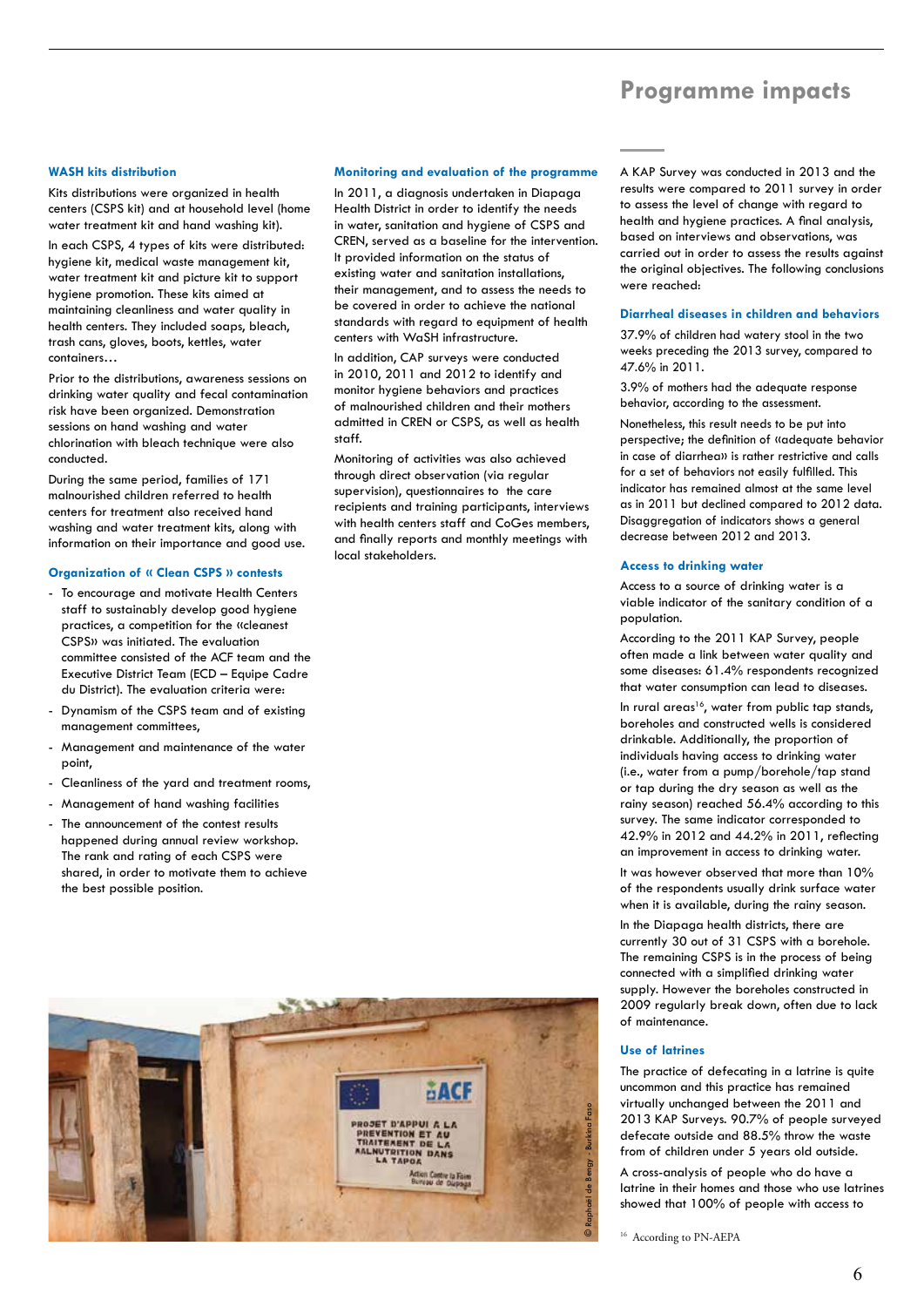## **Lessons learned and recommendations**

latrines nearby actually use them. This shows that these individuals are responding positively to these facilities.

#### **Hand and utensils hygiene**

The 2011 KAP Survey showed that 56.4% of respondents claimed knowing that clean water and hand washing limits the transmission of waterborne diseases.

Despite this knowledge, the 2013 KAP Survey showed that only 23.4% of mothers report always washing their hands with soap, as well as their children's hands (18.3%), before meals.

#### **Conclusions and limits of the 2013 KAP Survey**

Diarrhea incidence in 2013 reduced compared to 2012 KAP Survey data (37.9% compared to 49.6%).

Even though actions taken against diarrhea have not improved in many households, cases of diarrhea have nonetheless decreased and hygiene indicators have improved from 2011 to 2012. Hand and kitchen utensils washing practices, access to drinkable water and the use of latrines have all improved.

The benefits observed up to this point should be strengthened by community networks becoming better involved in the dissemination of messages about proper hygiene and sanitation practices. The promotion strategy should involve home visits in order to observe household practices up-close. Additionally, despite the support of the project to create family latrines, the level of access to sanitation remains low: strategies need to be developed to allow the project's activities to be easily replicated in this regard. This is the price to pay so that our interventions can have an even bigger impact on the health of those that we help in the future.

#### **Lessons learned**

During the implementation of WaSH activities in health centers, ACF faced a range of difficulties. This allowed us to learn lessons on how to improve the way in which future projects should be enhanced:

#### **Water point management**

Despite ACF's efforts to support proper use and management of water points, more than half of CSPS do not have the capacity to repair their boreholes when they break down. Local populations take water from these boreholes but do not agree to contribute financially to their maintenance. The existing CoGes do not ensure the management and good use of water and sanitation structures, despite the fact this is one of their roles.

Meetings between CoGes, Water Users Associations and mayor's offices need to take place in order to improve appropriation and proper management of water infrastructures in health centers, in accordance with the reform of water point management system in schools and health centers<sup>17</sup>.

The direct involvement of the district management team as well as health agents and village leaders will help achieve project goals, and more importantly change people's behavior.

#### **Recommendations**

In order for the «WaSH-in-Nut» strategy to be successfully implemented, the following points need to be considered:

- Involvement and training of community workers ensure enhanced behavior change at community level (long term approach);
- To obtain the best possible results, actions must be coordinated with nutrition actors;
- Involvement of heath agents is necessary for more sustainable interventions;
- Involvement of health care personnel in choosing technical options (structures, water treatment, etc.) to enhance appropriation.
- For the scaling up:
- Make sure authorities in charge of nutrition are more involved in the implementation of WaSH-in-Nutrition activities
- Use existing structures and communitybased health workers contracted by health districts to ensure sustainability
- Work on integration of Wash-in-Nutrition in national protocols for management of severe acute malnutrition
- Document activities carried out and regularly collect data to inform WaSH-in-Nutrition indicators
- Ensure active and continuous advocacy towards the government (Ministry of Health and Ministry of Water, Hydraulic and Sanitation) and technical and financial partners in order to ensure funding of WASH-in-Nutrition strategy.

### **Contact details and further reading**

Jean-Christophe Barbiche, WaSH Advisor, ACF-France

### **jcbarbiche@actioncontrelafaim.org**

Ousmane Konate, WaSH Head of Department, ACF-Burkina Faso

### **washco@bf.missions-acf.org**

Julien Morel, Nutrition Security Advisor, ACF-France

**jmorel@actioncontrelafaim.org**

### **For more information, please refer to the following documents:**

- Sahel WaSH in Nut strategy from the Regional WaSH Group
- Rapport diagnostic EAH dans les CSPS de la Tapoa, ACF-Burkina Faso, Mars 2011
- Rapport de capitalization «WaSH In Nut», ACF-Burkina Faso, Octobre 2013

<sup>17</sup> This reform states that if a WaSH CoGes is unable to ensure management of water points, the mayor will transfer responsibility to the village Water Users Association.